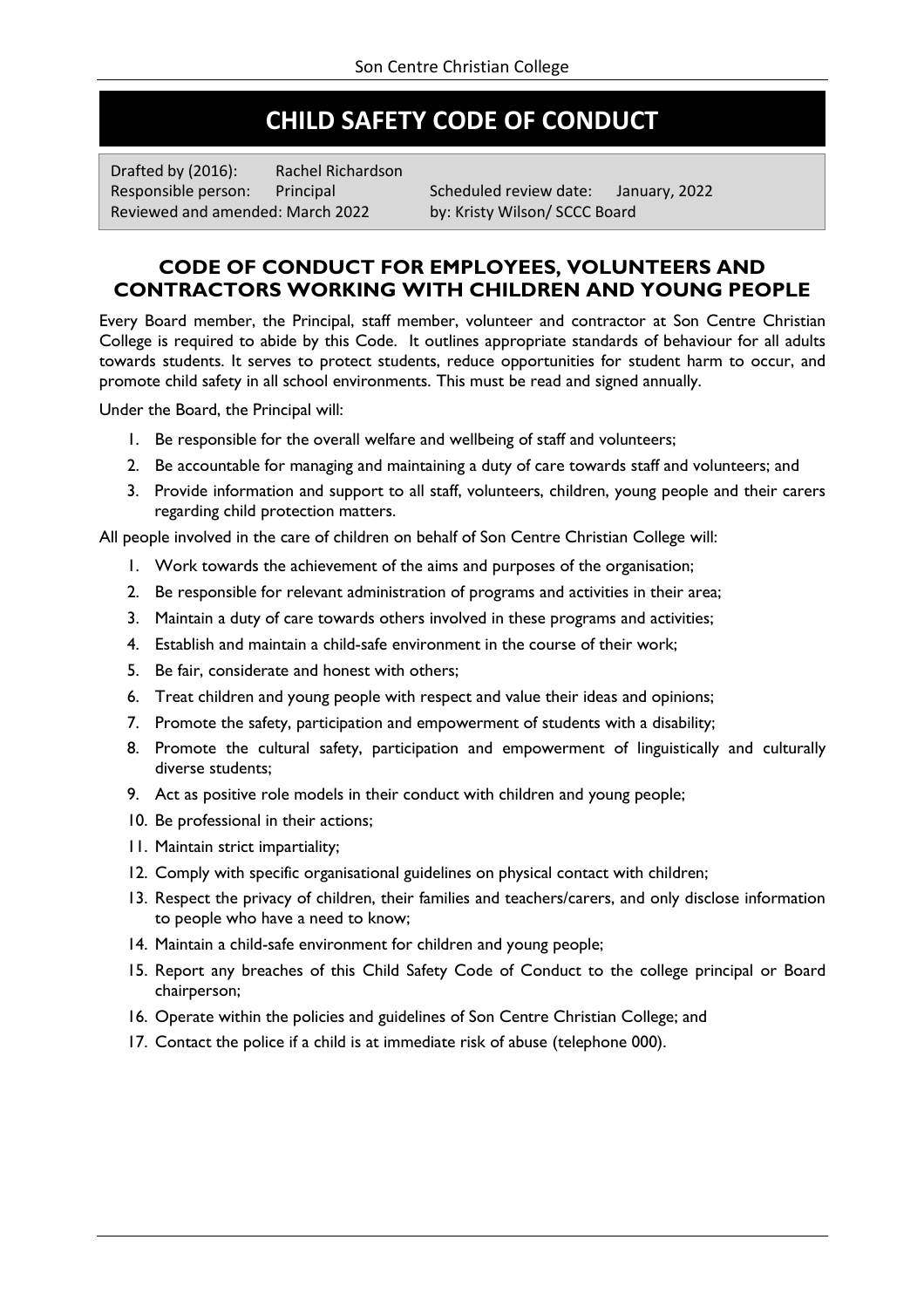No person shall:

- 1. Shame, humiliate, oppress, belittle or degrade children or young people;
- 2. Unlawfully discriminate against any child;
- 3. Engage in any activity with a child or young person that is likely to physically or emotionally harm them;
- 4. Initiate unnecessary physical contact with a child or young person, or do things of a personal nature for them that they can do for themselves;
- 5. Use prejudice, oppressive behaviour or inappropriate language with students;
- 6. Be alone with a child or young person unnecessarily and for more than a very short time;
- 7. Develop a 'special' relationship with a specific child or young person for their own needs;
- 8. Show favouritism through the provision of gifts or inappropriate attention;
- 9. Arrange contact, including online contact, with children or young people outside of the organisation's programs and activities;
- 10. Photograph or video a child or young person without the consent of the child and his/her parents or guardians;
- 11. Engage in any form of sexual conduct with a student, including making sexually suggestive comments and sharing sexually suggestive material;
- 12. Work with children or young people while under the influence of alcohol or illegal drugs;
- 13. Engage in open discussions of a mature or adult nature in the presence of children; or
- 14. Do anything in contravention of the organisation's policies, procedures or this Code of Conduct.

#### **What happens if you breach this Code of Conduct**

**Son Centre Christian College employees**: disciplinary action, including and up to termination of employment or cessation of engagement with the organisation. Depending on the nature of the breach, DHHS Victoria and/or Police may be notified and criminal proceedings may ensue.

Son Centre Christian College contractor/s and /or volunteer/s: an investigation will be conducted as soon as is able to determine the nature of the breach. Any contractor/s and / or volunteer/s will be asked to cease their role immediately until the investigation has been completed. Depending on the nature of the breach, the contractor/s and / or volunteer/s may have their involvement and engagement with the organisation cease immediately and where required by law, DHHS Victoria and/or Police may be notified and criminal proceedings may ensue.

#### **Reporting Concerns**

Board members, staff members and direct contact volunteers will be provided with the CHILD SAFETY CODE OF CONDUCT document and are responsible for reporting ANY child abuse concerns to the Principal.

Third party contractors, external education providers, indirect contact volunteers, students, parents or other community members who have any concerns that a child may be subject to abuse are asked to contact the Principal, whose responsibility it is to ensure that appropriate action is taken.

Communications will be treated confidentially on a 'need to know' basis.

Whenever there are concerns that a child is in **immediate** danger, the Police should be called immediately on 000.